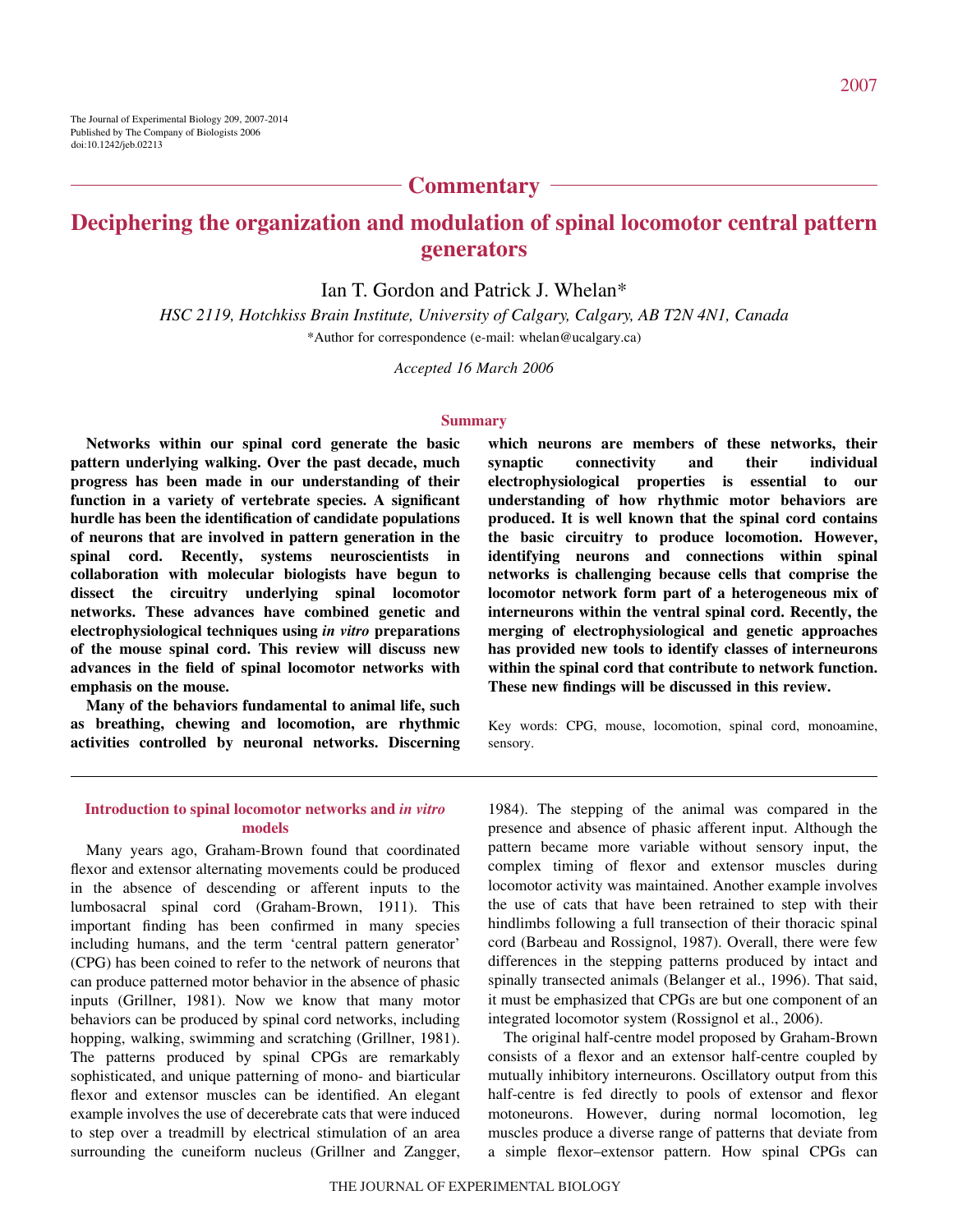produce different patterns is a matter of some debate, but it is clear that the simple half-centre model cannot account for the observed diversity (Burke et al., 2001; Stein et al., 1998). One possibility is that multiple oscillators are flexibly coupled to produce different patterns (Grillner, 1981). Nevertheless, it is still difficult to explain double burst patterns within bifunctional muscles without an additional output layer being interposed between the oscillator and the motoneurons. Several investigators have proposed alternative models that have a patterning network that receives rhythmic drive from a separate layer of neurons in the spinal cord (Burke et al., 2001; Lafreniere-Roula and McCrea, 2005). The patterning network can, in principle, account for many of the complex patterns that are observed during stepping. To examine the validity of these models, we ultimately need to identify classes of interneurons that form the network responsible for the oscillatory drive of the CPG and to investigate the hypothesized downstream networks of premotor interneurons that generate the pattern. This is difficult but advances in genetic techniques along with current electrophysiological techniques are generating new optimism that the network underlying locomotion in mammals can be unraveled. Due to the large number of genetic models available, the mouse is emerging as an ideal model to study spinal network function. Since most of these studies currently use *in vitro* approaches, we will briefly discuss the types of preparations that have been tested and are used on a regular basis (Bonnot et al., 1998; Bonnot et al., 2002a; Jiang et al., 1999; Whelan et al., 2000).

Generally speaking, *in vitro* spinal tissue offers several advantages over *in vivo* approaches, including easy manipulation of the external bath medium, application of drugs that do not cross the blood–brain barrier, the use of calcium and voltage-sensitive optical recording techniques and the ability to reversibly manipulate the excitability of networks within discrete segments of the spinal cord (Bonnot et al., 2002b; Grillner, 2003; Roberts et al., 1998; Smith et al., 1988; Stein et al., 1998). There are at least three types of neonatal mouse spinal cord preparations that can be used to study locomotor networks. First, an *in vitro* preparation consisting of a thoracosacral spinal cord with attached hindlimbs can be dissected (Whelan et al., 2000). Since descending inputs are cut, the spinal CPG is usually activated using bath-applied drugs such as dopamine, NMDA and serotonin (5-HT). Monoamines, such as 5-HT, dopamine and noradrenaline, appear to provide a sustained high level of neuronal excitability necessary to recruit a sufficient number of neurons to activate the CPG (Christie and Whelan, 2005; Kiehn et al., 1999; Liu and Jordan, 2005; Madriaga et al., 2004) and may be important activators of spinal networks before other descending projections are fully developed (Branchereau et al., 2000). Following the addition of these drugs, one can see the hindlimbs flexing and extending out of phase with each other. These locomotor patterns can be recorded reliably by implanting wires into the muscle or by using suction electrodes to record neurograms from selected muscle nerves (Whelan et al., 2000) (Fig. 1B). An advantage of using this type of

preparation is that the pattern of activity can be compared with data from *in vivo* studies (Fig. 1A). One can reduce the preparation even further by dissecting away all tissue except for the spinal cord and the dorsal and ventral roots (Jiang et al., 1999). By comparing the pattern produced in the ankle extensor and flexors with ventral root recordings, it was found that a signature of locomotor-like activity can be obtained by typically recording from the left and right lumbar 2 (L2) and 5 or 6 (L5/6) ventral roots (Whelan et al., 2000). Neurograms from the L1–3 segments show that bursts occur during the flexor phase, while bursts from L5–6 occur during the extensor phase. A caveat is that the evoked pattern does not provide the detail that can be obtained using the semi-intact preparation (compare the pattern in Fig.  $1B$  with that in Fig.  $1C$ ) (see Cowley and Schmidt, 1994). Nonetheless, the excellent viability of the isolated *in vitro* spinal cord preparation has made it a convenient choice for many labs.

While the use of externally applied drugs to activate the CPG is effective, it has the drawback of indiscriminately activating cells in the network. These drugs also bind and activate extrasynaptic receptors not normally recruited *in vivo*. Another issue is that in developing spinal cord preparations, the receptors are often expressed in advance of fibers being present. Thus, it is not clear that the observed activation of networks could occur in developing animals. One approach to tackle this problem is to electrically stimulate afferents that activate spinal circuits (Whelan et al., 2000). This technique is useful since it relies on endogenous release of neurotransmitters and neuromodulators to excite spinal networks. Stimulation of the cauda equina or lumbar dorsal root afferents with trains of electrical pulses can effectively activate thoracosacral spinal CPGs (Fig. 2A), producing consistent locomotor-like patterns (Bonnot et al., 2002a; Whelan et al., 2000). Most likely due to synaptic fatigue, it is necessary to provide a rest period of a few minutes after each stimulus bout. Nevertheless, since the preparation lasts for many hours, this allows for multiple bouts of locomotor activity to be recorded. Our preliminary data indicate that cauda equina stimulation evokes a coordinated cervicolumbar pattern (Fig. 2B), suggesting that, early in development, propriospinal projections are sufficiently developed to drive cervical networks in the mouse.

In summary, locomotor networks can be reliably activated and modulated in the *in vitro* mouse spinal cord preparation using a variety of pharmaceutical or electrical stimulation techniques. In the remaining part of the review, we will examine how these preparations are being used together with molecular approaches to dissect the circuitry underlying CPGs.

#### **Identifying the component parts of mammalian CPGs**

One approach to examine whether a neuron contributes to network function is to alter activity within the cell and examine the output of the network. This method has been successfully employed in many invertebrate systems to map out network connectivity (Marder and Bucher, 2001). However, in vertebrate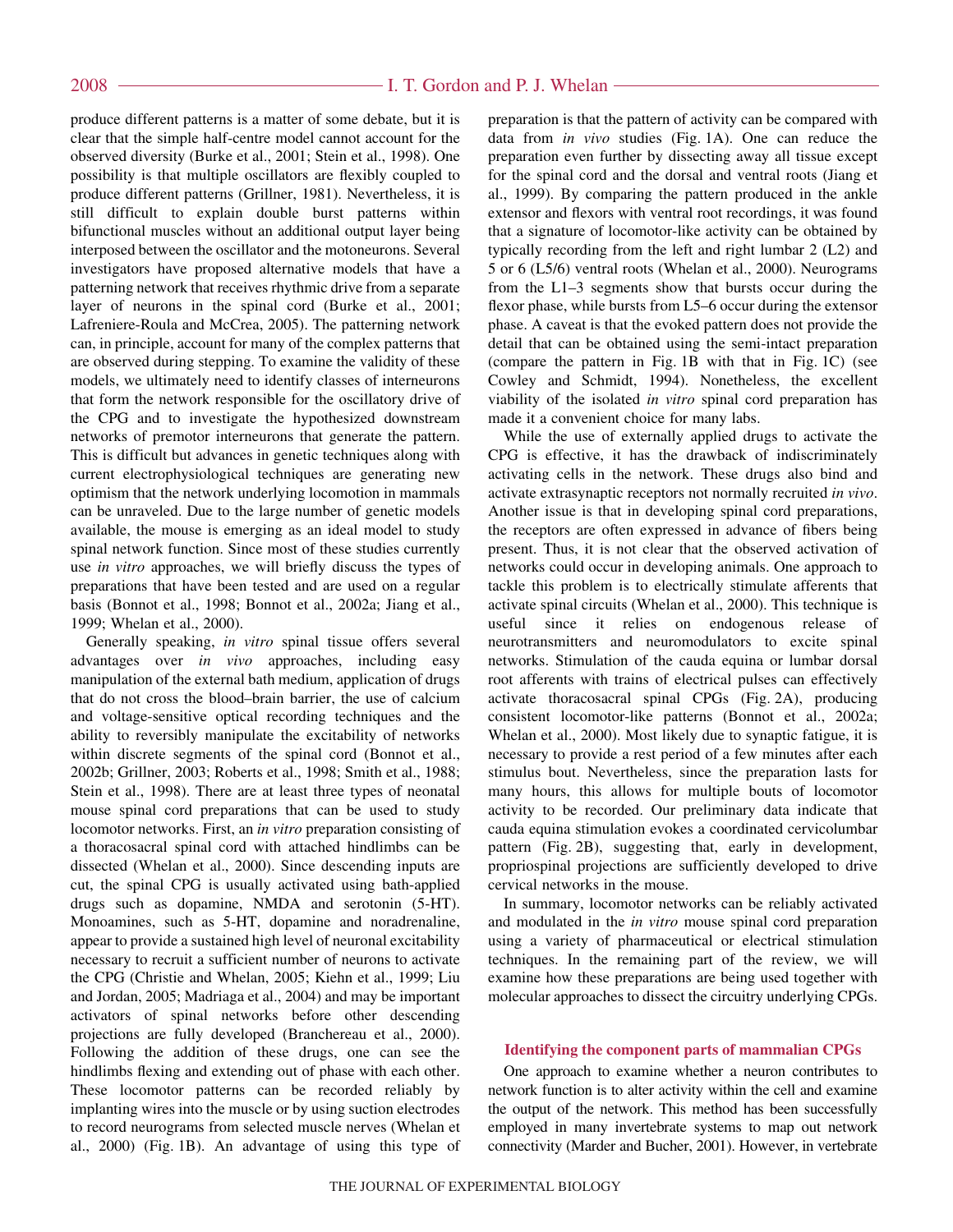

Fig. 1. (A) Pattern of flexor and extensor muscle activity recorded from a conscious adult mouse walking on a treadmill. Adapted from Pearson et al. (Pearson et al, 2005) with permission. (B) A hindlimbs-attached preparation can be used with electromyographs (EMGs) or electroneurograms (ENGs) to record activity from spinal networks (Pearson et al., 2003; Whelan et al., 2000). The thoracosacral spinal cord is preserved in this preparation. ENGs can also be recorded from the lateral gastrocnemius (LGS) and common peroneal (CP) nerve, which allow flexor and extensor activity to be recorded as shown in the example (Whelan et al., 2000). Note that the flexor and extensor pattern produced by the *in vitro* neonatal mouse preparation is qualitatively similar to that produced by adult mice walking on a treadmill. (C) Isolated spinal cord preparation commonly used to record locomotorlike patterns *in vitro*. Alternation between ipsilateral L2 and L5 ventral root recordings corresponds to flexor–extensor activity, while segmental alternation between the left (*l*) and right (*r*) L2 roots reflects left–right alternation (Whelan et al., 2000). Rhythm evoked using a combination of serotonin (5-HT), *N*methyl-D/L-aspartate (NMA) and dopamine (see Jiang et al., 1999). TA, Tibialis anterior; GS, gastrocnemius

networks, interneuronal populations need to be identified and manipulated in order to perturb a spinal CPG. This is a serious obstacle to overcome in mammals, where large heterogeneous populations of interneurons contribute to network function. Recently, developmental neuroscientists have succeeded in generating mice where populations of candidate neurons contributing to spinal CPG function can be identified and manipulated (Goulding and Pfaff, 2005). During embryogenesis, five ventral progenitor cell domains are formed by a dorsoventral diffusion gradient of a protein known as sonic hedgehog (Shh) (Briscoe and Ericson, 2001; Lee and Pfaff, 2001). The distinct classes of progenitor cells give rise to motoneurons and four classes of ventrally located interneurons (V0–3). These cell

populations ultimately form discrete classes of interneurons that form reflex or locomotor circuits. For example, V0 cells form commissural interneurons that project rostrally for 1–4 segments. On the other hand, V1-derived cells project ipsilaterally for short distances, usually within a segment, and become inhibitory neurons, such as Renshaw cells, and likely Ia inhibitory interneurons (Sapir et al., 2004). New evidence suggests that V1 interneurons control the speed of locomotion (Gosgnach et al., 2006). V3 cells give rise to commissural excitatory cells (Narayan et al., 2004) that synapse in the lumbar cord onto contralateral motoneurons. Finally, V2 cells project ipsilaterally for longer distances  $(1-4$  segments) (Fig. 3) and may control flexor/extensor alternation.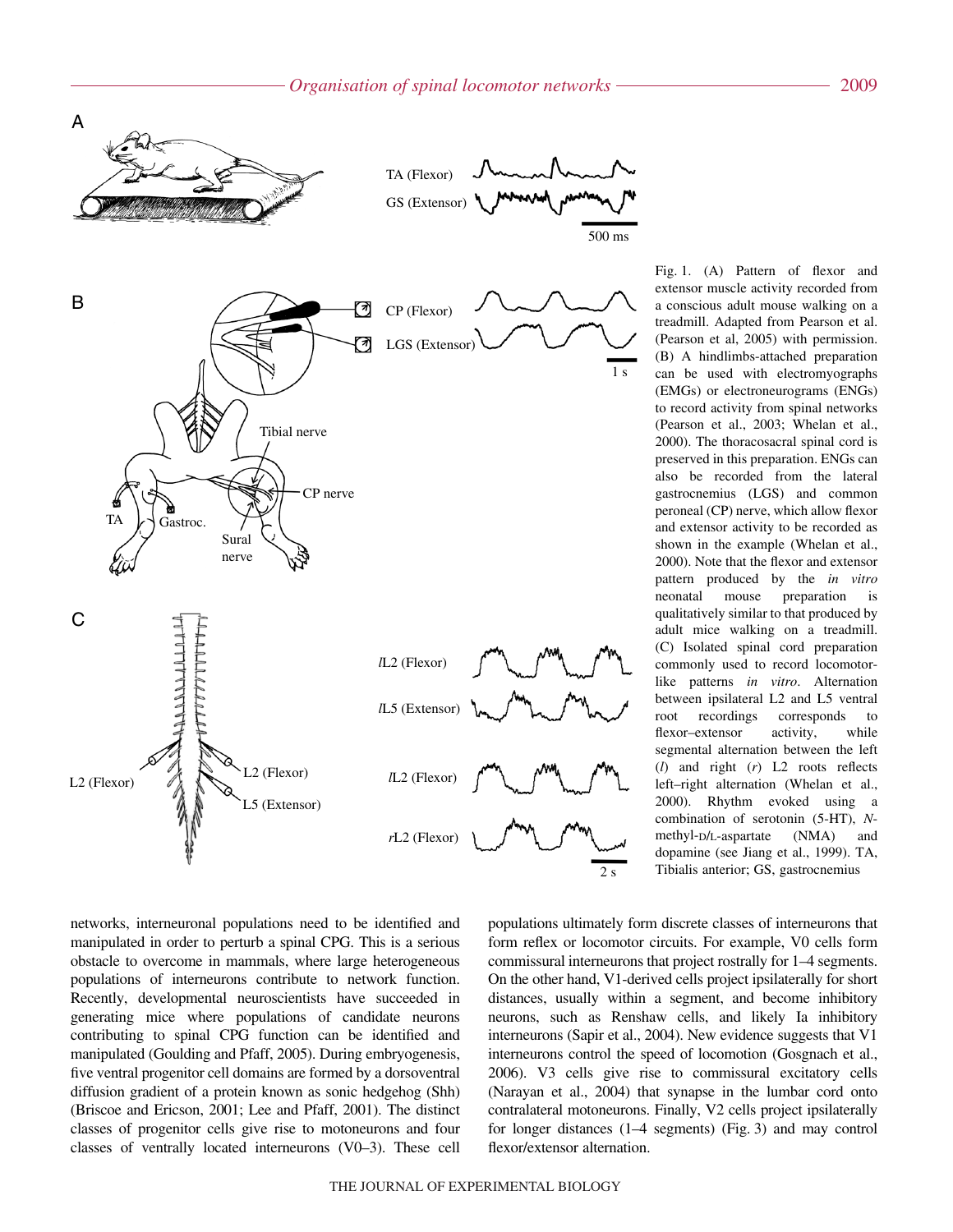

It is possible to target the separate progenitor domains since specific transcription factors are expressed in each domain, therefore allowing classes of ventrally located interneurons to be manipulated. This is extremely useful to systems neuroscientists because these cells can be identified in live as well as fixed tissue, and genetically altered mice can be generated that lack classes of interneurons. For example, in mice that lack V0 cells, left–right alternating activity was disrupted (Lanuza et al., 2004). As predicted, flexor–extensor coordination was conserved in these mice since V2 interneurons were still present. Furthermore, at least some V0 cells synapse onto contralateral motoneurons, and a preliminary report suggests that many are rhythmically active during patterned motor output (Gosgnach et al., 2004). These data demonstrate that subpopulations of mainly inhibitory

I. T. Gordon and P. J. Whelan

Fig. 2. (Ai) In the neonatal mouse, electrical stimulation (4 Hz, 40 pulses) of the cauda equina is capable of evoking coordinated lumbar locomotorlike activity. (Aii) Rectified and filtered neurogram traces recorded from the second and fifth lumbar ventral roots (L2 and L5, respectively). These traces display both left–right (see L2–L2 and L5–L5 traces) and flexor–extensor (see ipsilateral L2–L5 traces) alternation. This pattern is considered to be a signature of locomotor-like activity. (Bi) A schematic of the recording procedure used to examine coordination between cervical and lumbar segments. (Bii) These digitally rectified and filtered traces show left–right alternation in the cervical roots (C8) that is coupled with the pattern recorded from the L2 neurograms. *l*, left; *r*, right.

commissural interneurons form part of the circuitry controlling left–right locomotor activity, as in the swim network of the lamprey and *Xenopus* (Grillner, 2003; Roberts et al., 1998). One caveat is that the V0-positive cells are a heterogeneous population since a subpopulation expresses markers for VGLUT2, a glutamate transporter. These excitatory interneurons could be part of the CPG but may not be a part of the circuitry generating alternating left–right patterns of rhythmicity. Indeed, V0 interneurons are not likely to be the only population of commissural interneurons involved in regulating left–right alternation, since preliminary evidence suggests a role for a more dorsally located dI6 population of cells (Gosgnach et al., 2004). Although these new techniques allow us to focus on a subset of interneurons, some of which are involved in rhythmogenesis, it is fair to say that these techniques will need to be combined with intracellular recording approaches to subdivide these groups of

interneurons into functional classes of cells (Butt and Kiehn, 2003; Zhong et al., 2006).

An example of combining electrophysiological characterization of neurons with genetic approaches has been published (Wilson et al., 2005). Postmitotic interneurons and motoneurons express transcription factors, such as Hb9, that are involved in the determination of their neuronal fate. Hb9 interneurons exhibit electrophysiological signatures consistent with candidate rhythm-generating interneurons. An exciting possibility is that these neurons form part of the spinal cord CPG kernel. The cells are located in the medial areas of lamina VIII (Fig. 3), where rhythmically active neurons have been found in neonatal rat preparations (Kiehn and Butt, 2003). These cells are rhythmically active during locomotor-like activity, are phase-locked to the pattern recorded from the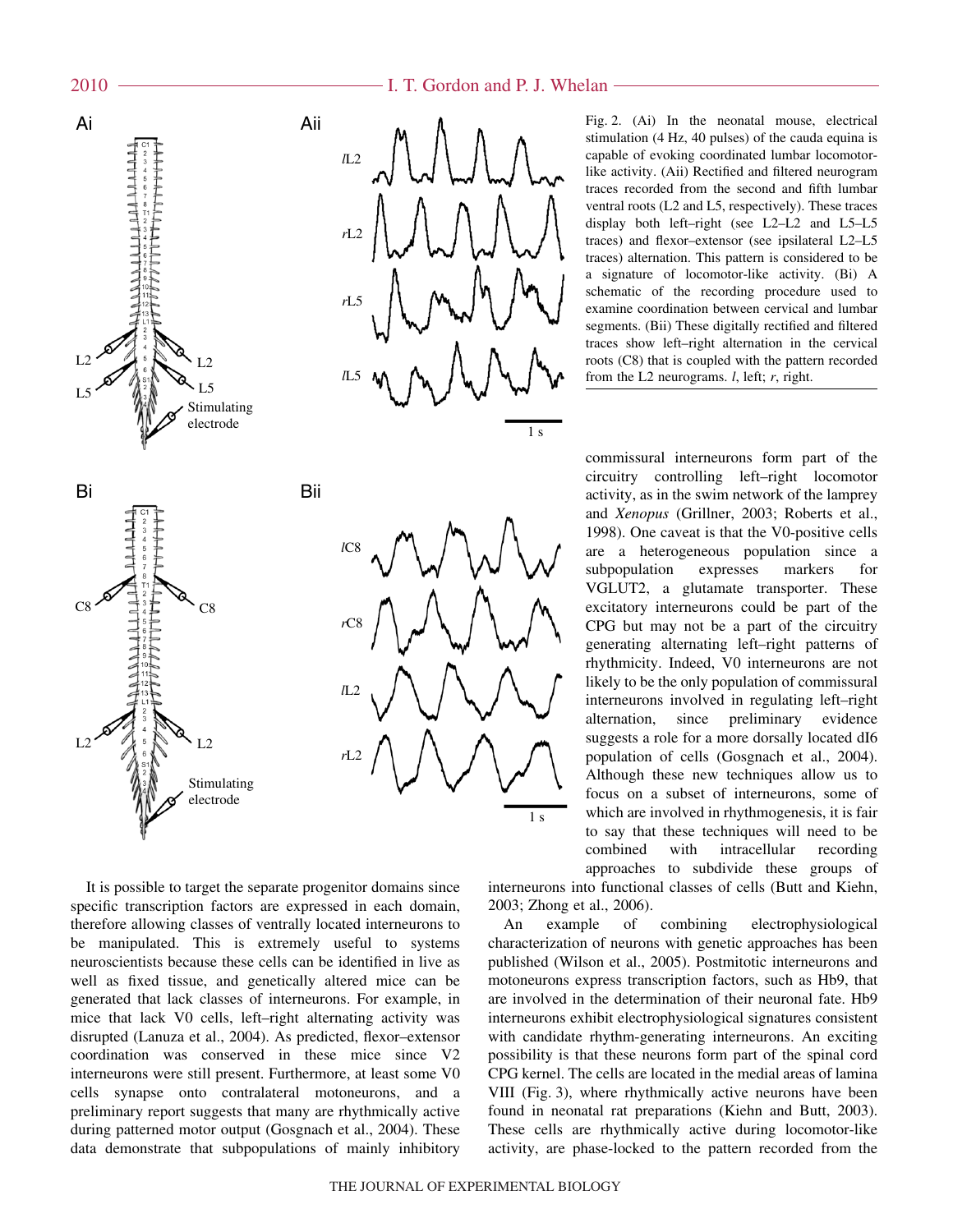

Fig. 3. Genetic techniques can be used to dissect circuits within the spinal cord. Populations of interneurons derived from progenitor cells can be identified in neonatal mice. Schematic shows different populations of cells that can be identified currently. V0 cells are commissural interneurons that consist of both glutamatergic and glycinergic/GABAergic cells. Animals lacking these commissural cells have poor left–right coordination. V1 interneurons are considered to be inhibitory and are a heterogeneous population. At least a portion of them is involved in regulating the speed of the rhythm (Gosgnach et al., 2006). Renshaw cells form part of the V1 population and have been well characterized (Sapir et al., 2004), but the contribution of individual classes of V1 neurons to rhythm generation has not been well established. V2 cells are also likely to be heterogeneous and consist of ipsilateral propriospinal interneurons projecting across several segments. One possibility is that these cells are involved in flexor–extensor coordination. V3 cells are glutamatergic commissural interneurons that may play a role in coordination of patterns. Cells expressing a transcription factor termed Hb9 are present in lamina VIII and exhibit several intrinsic properties thought to be important for rhythm generation (Wilson et al., 2005). Figure adapted from a previously published embryonic schematic (Goulding and Pfaff, 2005).

ventral roots and are glutamatergic (Hinckley et al., 2005; Wilson et al., 2005). Furthermore, voltage-independent membrane oscillations can be recorded in the presence of neuromodulators and tetrodotoxin (TTX; this drug blocks voltage-gated sodium channels and effectively shuts off actionpotential-mediated communication between cells). This suggests that a rhythm-generating mechanism exists within these cells. Hb9-positive interneurons also exhibit other intrinsic properties consistent with a role in rhythmogenesis. They possess postinhibitory rebound driven by T-type calcium currents, a common cellular mechanism contributing to alternating oscillatory activity in diverse invertebrate and vertebrate networks (Marder and Calabrese, 1996). Still, it is too early to say that these specific populations of interneurons are necessary and sufficient components of the spinal CPG. To test these ideas, it will be necessary to silence these cells and examine whether locomotor patterns are perturbed. It is

essential to discover how the basic rhythm produced by Hb9 cells is converted into muscle-specific locomotor patterns.

Once a population of interneurons is identified, it would be ideal to be able to reversibly alter their excitability to determine whether they affect the function of the CPG. If a population of neurons affects the CPG, the 'clock' is changed, and this leads to a change in the frequency of the rhythmic output. These types of experiments would be analogous to invertebrate experiments where disrupting the firing of single interneurons can modulate or reset network activity. Genetic approaches that silence populations of mammalian neurons have been successfully introduced. One approach is to introduce nonnative functional receptors into targeted cells. For instance, allatostatin receptors are endogenously expressed in *Drosophila* neurons, where they act *via* Gprotein signaling systems to increase the conductance of inwardly rectifying potassium (GIRK) channels (Lechner et al., 2002). If the receptors are artificially expressed in mammalian cell populations they can be activated by allatostatin, thereby activating GIRK channels and reducing the excitability of targeted neurons. For example, in mice designed to express allatostatin receptors only in V1 neurons, it was found that the excitability of V1 populations is reduced following bath application of allatostatin (Gosgnach et al., 2006). During locomotorlike activity in isolated spinal cord preparations of these mice, bath application of allatostatin caused a reversible slowing of the rhythm. The exciting conclusion is that an identified class of inhibitory interneurons contributes to setting the frequency of the rhythm. This is not the only approach, as laser ablation of genetically identified interneurons could also be considered (Buchanan and McPherson, 1995; Liu and Fetcho, 1999). The trick in mammalian systems would be to silence a majority of the targeted class of interneurons to guard against false negative results.

Another technique useful for tracing circuits involves a transynaptic neuronal tracer such as pseudorabies virus (PRV). PRV has been used to trace polysynaptic circuits following injection directly into the CNS or into muscle tissue (Lanuza et al., 2004). This method uses the Bartha strain, an attenuated version of the live virus that is propagated in a retrograde fashion along chains of synaptically connected neurons. However, since the virus invades neurons non-selectively, little could be said regarding the specific classes of neurons infected. To circumvent this limitation, De Falco and colleagues designed a modified PRV virus that will only replicate in cells designed to express Cre recombinase (DeFalco et al., 2001). After replication, the modified PRV expresses green fluorescent protein (GFP) in the targeted cells only. This tool has several advantages since, for example, mice expressing Cre recombinase in selected classes of interneurons (V0–3) could then be combined with the modified PRV tracing of motoneurons. This would allow discrete tracing of classes of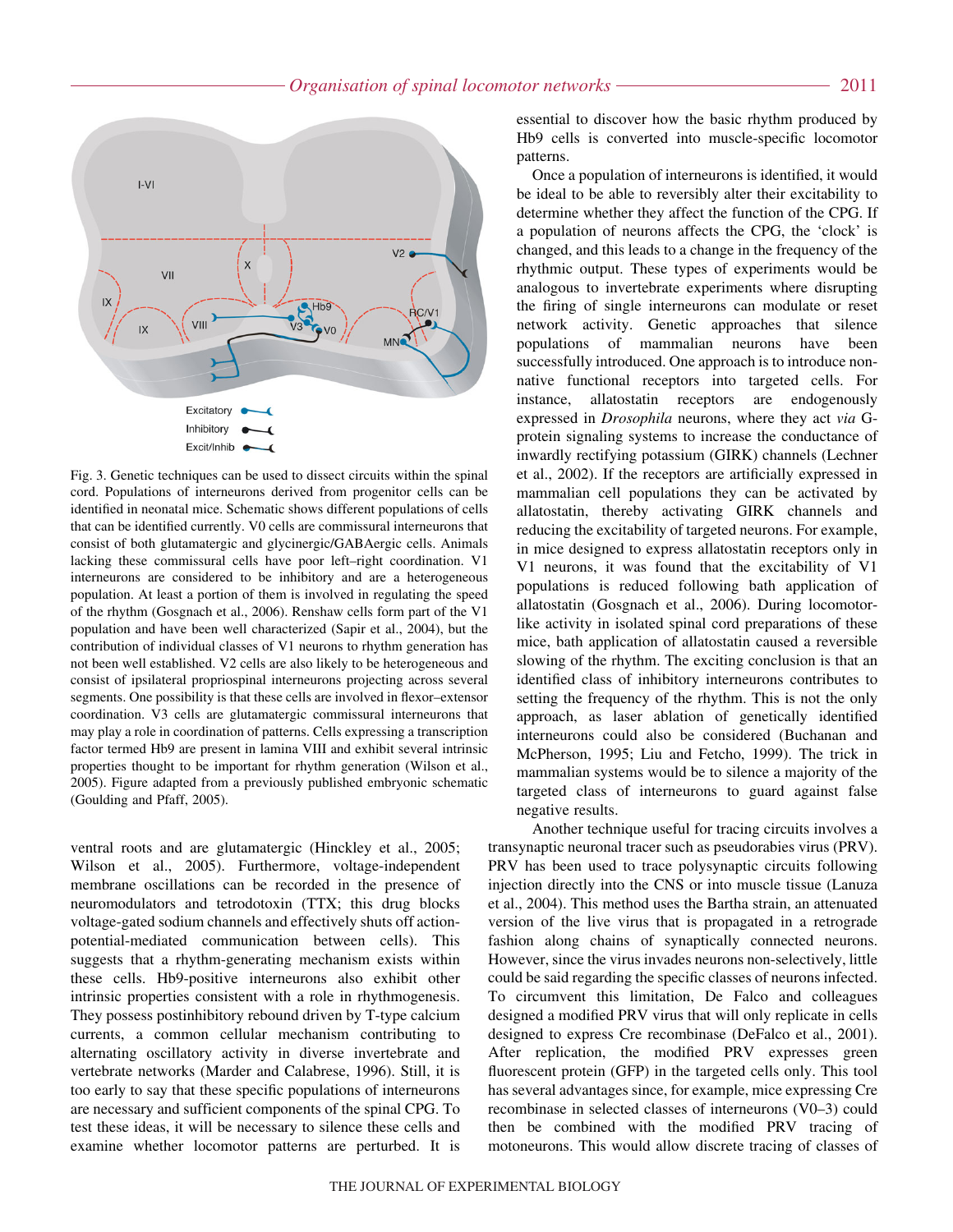### I. T. Gordon and P. J. Whelan

premotor interneurons synapsing onto motoneurons, which would facilitate the mapping of network connectivity within the spinal cord. While these types of tracing studies do not reflect the dynamic nature of network connectivity, they will be helpful to electrophysiologists interested in selecting populations of cells that contribute to rhythmogenesis.

Another successful approach involves identifying mutants exhibiting a deficit in gait and subsequently examining the changes in network circuitry and function. For example, EphrinB3 is one of many guidance cue molecules in the nervous system and is expressed in the midline of the spinal cord, where it normally repels growth cones containing the EphA4 receptor (Palmer and Klein, 2003). Recent data suggest that spinal neurons that express EphA4 receptors in normal mice are ipsilateral excitatory cell types that potentially contribute to rhythmogenesis (Butt et al., 2005). Accordingly, EphA4 and EphrinB3 mutant mice produce a characteristic hopping gait (Kullander et al., 2003; Pearson et al., 2005). The lack of EphA4 receptors or its ligand EphrinB3 in the mutant allows for the aberrant growth of excitatory commissural interneurons that lead to the hopping rather than alternating gait. In our lab, we have recently studied a mutant mouse that exhibits similar behavior, although the hopping deficit is confined to the hindquarters (Whelan and Madriaga, 2004). Like the EphA4 mouse, the deficit appears to be due to a change in spinal cord circuitry since the hopping pattern could be elicited using isolated *in vitro* spinal cord preparations. The spontaneous mutation is on the *hop* gene localized to chromosome 6. The cause of the hopping deficit in this mutant is unknown. However, there is a marked reduction in the production of *braf*, a member of the *raf* family of serine/threonine kinases, which is an important regulatory element in the extracellular signal-related kinase (ERK) signaling pathway (Wojnowski et al., 1998). The ERK pathway, as a part of the mitogen-activated protein kinases (MAPK) signaling cascade, is significant in the netrin-1 mediated guidance of commissural axons (Forcet et al., 2002). Although speculative at this stage, a reduction in *braf* may reduce the number of commissural axons in the *hop* mutant mice (Wojnowski et al., 1998). However, much work needs to be done to correlate this deficit with a specific spinal circuit. As in the case for many mutants, an important caveat is that the affected gene or genes may have multiple combinatorial downstream effects. Nonetheless, both the *hop* and the EphA4 mouse may provide a fascinating window into alterations in CPG structure that led to the evolution of the kangaroo mouse and rat.

Overall, genetic techniques have greatly expanded the types of experiments that can be performed, but the specificity of these techniques will need to be carefully validated using a combination of electrophysiological and selective ablation techniques (Kiehn and Butt, 2003). We have just started to mine the potential of genetic techniques, and in the future we can expect that it will be possible to target classes of interneurons that form specific locomotor and reflex circuitry. It is noteworthy that transcription factors (e.g. Fezl) are being

identified that are expressed in discrete descending tracts such as the corticospinal tract (Molyneaux et al., 2005). Thus, in the future, a greater range of tools for manipulating the excitability of spinal circuits and descending neurons that project onto spinal CPGs should become available.

#### **New directions and conclusions**

New interventions that target and tune specific spinal circuits would potentially improve the functional outcome for patients with spinal cord injury. The good news is that the tools necessary to move beyond the black box concept of mammalian spinal CPGs are finally being developed. The ultimate test of causality would be if CPG circuits could be reversibly switched on and off during walking in conscious animals. 'Remote control' of escape circuits has been recently achieved in intact fruit flies, where unfocused laser light shone over the genetically modified flies uncaged a ligand in a lockand-key activation system, with the ligand receptors expressed on selected neurons in the escape circuit (Lima and Miesenbock, 2005). In mammals, a variant of this experiment could be performed in which allatostatin (Lechner et al., 2002; Gosgnach et al., 2006) is intrathecally applied to activate GIRK channels in selected spinal cord interneurons. This would allow reversible reduction in the excitability of classes of interneurons in walking mice. Resultant changes in gait could then be quantified using kinematic and EMG recording techniques (Pearson et al., 2005). One potential issue is that, since allatostatin activates G-protein-coupled receptors, some desensitization would be expected over time. Nevertheless, this tool has a great deal of potential.

The use of optical techniques, such as calcium imaging, has yielded valuable information on spinal network dynamics (Bonnot et al., 2002b; Nakayama et al., 2002). Multiphoton techniques allow visualization of neurons deep within spinal cord tissue (Bonnot et al., 2005; Kerschensteiner et al., 2005). These techniques, combined with genetic approaches, allow optical recordings to be obtained from populations of neurons *in vivo* (Mizrahi et al., 2004). For example, it is possible to intracellularly stimulate a cortical cell and visually identify which cells are activated using optical techniques (Cossart et al., 2005; Ikegaya et al., 2005). Extending these techniques to the spinal cord could reveal exciting new data about the dynamic recruitment of selected classes of interneurons during locomotor activity.

In closing, it was not that long ago that the possibility of dissecting specific classes of interneurons that form part of the mammalian CPG would have been considered improbable. Over the past five years, new tools and approaches have created a new sense of optimism that we will be able to decipher complex spinal networks that generate terrestrial locomotion in mammals.

Support from the following agencies is gratefully acknowledged: Canadian Institutes of Health Research, Natural Sciences and Engineering Research Council, Heart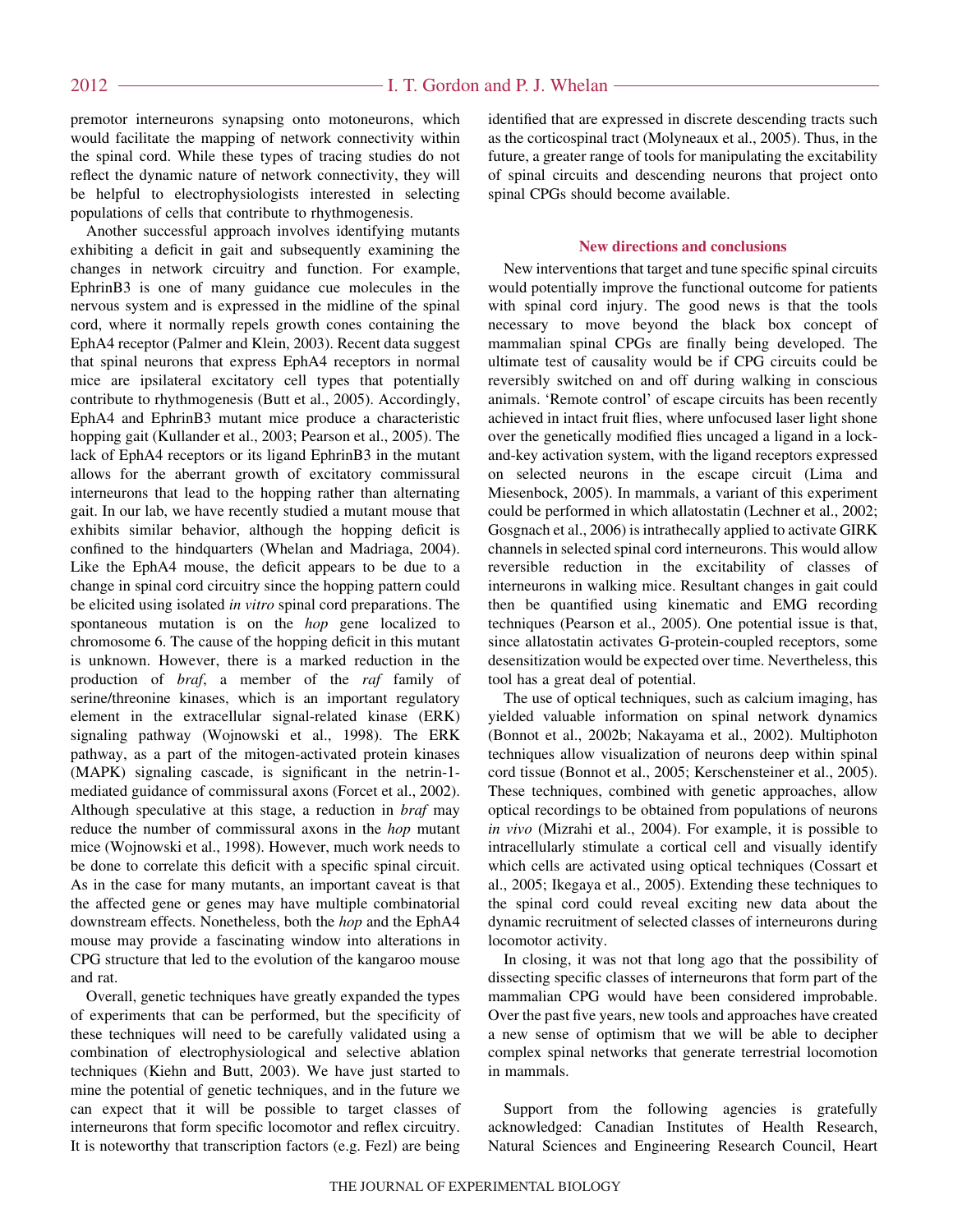and Stroke Foundation of Canada and the Christopher Reeve Paralysis Foundation. The graphic design work of Ms Karen Lauf is gratefully acknowledged. We appreciate the valued technical assistance of Ms Michelle Tran. This review was inspired by discussions with colleagues at a conference held at Kananaskis, Alberta, Canada.

#### **References**

- **Barbeau, H. and Rossignol, S.** (1987). Recovery of locomotion after chronic spinalization in the adult cat. *Brain Res.* **412**, 84-95.
- **Belanger, M., Drew, T., Provencher, J. and Rossignol, S.** (1996). A comparison of treadmill locomotion in adult cats before and after spinal transection. *J. Neurophysiol.* **76**, 471-491.
- **Bonnot, A., Morin, D. and Viala, D.** (1998). Genesis of spontaneous rhythmic motor patterns in the lumbosacral spinal cord of neonate mouse. *Brain Res. Dev. Brain Res.* **108**, 89-99.
- **Bonnot, A., Whelan, P. J., Mentis, G. Z. and O'Donovan, M. J.** (2002a). Locomotor-like activity generated by the neonatal mouse spinal cord. *Brain Res. Brain Res. Rev.* **40**, 141-151.
- **Bonnot, A., Whelan, P. J., Mentis, G. Z. and O'Donovan, M. J.** (2002b). Spatiotemporal pattern of motoneuron activation in the rostral lumbar and the sacral segments during locomotor-like activity in the neonatal mouse spinal cord. *J. Neurosci.* **22**, RC203.
- **Bonnot, A., Mentis, G. Z., Skoch, J. and O'Donovan, M. J.** (2005). Electroporation loading of calcium-sensitive dyes into the CNS. *J. Neurophysiol.* **93**, 1793-1808.
- **Branchereau, P., Morin, D., Bonnot, A., Ballion, B., Chapron, J. and Viala, D.** (2000). Development of lumbar rhythmic networks: from embryonic to neonate locomotor-like patterns in the mouse. *Brain Res. Bull* **53**, 711-718.
- **Briscoe, J. and Ericson, J.** (2001). Specification of neuronal fates in the ventral neural tube. *Curr. Opin. Neurobiol.* **11**, 43-49.
- **Buchanan, J. T. and McPherson, D. R.** (1995). The neuronal network for locomotion in the lamprey spinal cord: evidence for the involvement of commissural interneurons. *J. Physiol. (Paris)* **89**, 221-233.
- **Burke, R. E., Degtyarenko, A. M. and Simon, E. S.** (2001). Patterns of locomotor drive to motoneurons and last-order interneurons: clues to the structure of the CPG. *J. Neurophysiol.* **86**, 447-462.
- **Butt, S. J. and Kiehn, O.** (2003). Functional identification of interneurons responsible for left–right coordination of hindlimbs in mammals. *Neuron* **38**, 953-963.
- **Butt, S. J., Lundfald, L. and Kiehn, O.** (2005). EphA4 defines a class of excitatory locomotor-related interneurons. *Proc. Natl. Acad. Sci. USA* **102**, 14098-14103.
- **Christie, K. J. and Whelan, P. J.** (2005). Monoaminergic establishment of rostrocaudal gradients of rhythmicity in the neonatal mouse spinal cord. *J. Neurophysiol.* **94**, 1554-1564.
- **Cossart, R., Ikegaya, Y. and Yuste, R.** (2005). Calcium imaging of cortical networks dynamics. *Cell Calcium* **37**, 451-457.
- **Cowley, K. C. and Schmidt, B. J.** (1994). Some limitations of ventral root recordings for monitoring locomotion in the in vitro neonatal rat spinal cord preparation. *Neurosci. Lett.* **171**, 142-146.
- **DeFalco, J., Tomishima, M., Liu, H., Zhao, C., Cai, X., Marth, J. D., Enquist, L. and Friedman, J. M.** (2001). Virus-assisted mapping of neural inputs to a feeding center in the hypothalamus. *Science* **291**, 2608-2613.
- **Forcet, C., Stein, E., Pays, L., Corset, V., Llambi, F., Tessier-Lavigne, M. and Mehlen, P.** (2002). Netrin-1-mediated axon outgrowth requires deleted in colorectal cancer-dependent MAPK activation. *Nature* **417**, 443-447.
- **Gosgnach, S., Nishimaru, H., Lanuza, G., Jessell, T. M., Kiehn, O. and Goulding, M.** (2004). Analysis of the role of genetically identified commissural interneurons in locomotion. *Soc. Neurosci. Abstr.* 601.3.
- **Gosgnach, S., Lanuza, G. M., Butt, S. J., Saueressig, H., Zhang, Y., Velasquez, T., Riethmacher, D., Callaway, E. M., Kiehn, O. and Goulding, M.** (2006). V1 spinal neurons regulate the speed of vertebrate locomotor outputs. *Nature* **440**, 215-219.
- **Goulding, M. and Pfaff, S. L.** (2005). Development of circuits that generate simple rhythmic behaviors in vertebrates. *Curr. Opin. Neurobiol.* **15**, 14-20.
- **Graham-Brown, T.** (1911). The intrinsic factors in the act of progression in the mammal. *Proc. R. Soc. Lond. B Biol. Sci.* **84**, 308-319.
- **Grillner, S.** (1981). Control of locomotion in bipeds, tetrapods and fish. In *Handbook of Physiology: Section 1, The Nervous System II. Motor Control*

(ed. V. B. Brooks), pp. 1179-1236. Bethesda, MD: American Physiological Society, Waverly Press.

- **Grillner, S.** (2003). The motor infrastructure: from ion channels to neuronal networks. *Nat. Rev. Neurosci.* **4**, 573-586.
- **Grillner, S. and Zangger, P.** (1984). The effect of dorsal root transection on the efferent motor pattern in the cat's hindlimb during locomotion. *Acta Physiol. Scand.* **120**, 393-405.
- **Hinckley, C. A., Hartley, R., Wu, L., Todd, A. and Ziskind-Conhaim, L.** (2005). Locomotor-like rhythms in a genetically distinct cluster of interneurons in the mammalian spinal cord. *J. Neurophysiol.* **93**, 1439-1449.
- **Ikegaya, Y., Le Bon-Jego, M. and Yuste, R.** (2005). Large-scale imaging of cortical network activity with calcium indicators. *Neurosci. Res.* **52**, 132-138.
- **Jiang, Z., Carlin, K. P. and Brownstone, R. M.** (1999). An in vitro functionally mature mouse spinal cord preparation for the study of spinal motor networks. *Brain Res.* **816**, 493-499.
- **Kerschensteiner, M., Schwab, M. E., Lichtman, J. W. and Misgeld, T.** (2005). In vivo imaging of axonal degeneration and regeneration in the injured spinal cord. *Nat. Med.* **11**, 572-577.
- **Kiehn, O. and Butt, S. J.** (2003). Physiological, anatomical and genetic identification of CPG neurons in the developing mammalian spinal cord. *Prog. Neurobiol.* **70**, 347-361.
- **Kiehn, O., Sillar, K. T., Kjaerulff, O. and McDearmid, J. R.** (1999). Effects of noradrenaline on locomotor rhythm-generating networks in the isolated neonatal rat spinal cord. *J. Neurophysiol.* **82**, 741-746.
- **Kullander, K., Butt, S. J., Lebret, J. M., Lundfald, L., Restrepo, C. E., Rydstrom, A., Klein, R. and Kiehn, O.** (2003). Role of EphA4 and EphrinB3 in local neuronal circuits that control walking. *Science* **299**, 1889- 1892.
- **Lafreniere-Roula, M. and McCrea, D. A.** (2005). Deletions of rhythmic motoneuron activity during fictive locomotion and scratch provide clues to the organization of the mammalian central pattern generator. *J. Neurophysiol.* **94**, 1120-1132.
- **Lanuza, G. M., Gosgnach, S., Pierani, A., Jessell, T. M. and Goulding, M.** (2004). Genetic identification of spinal interneurons that coordinate left–right locomotor activity necessary for walking movements. *Neuron* **42**, 375-386.
- **Lechner, H. A., Lein, E. S. and Callaway, E. M.** (2002). A genetic method for selective and quickly reversible silencing of mammalian neurons. *J. Neurosci.* **22**, 5287-5290.
- Lee, S. K. and Pfaff, S. L. (2001). Transcriptional networks regulating neuronal identity in the developing spinal cord. *Nat. Neurosci. Suppl.* **4**, 1183-1191.
- **Lima, S. Q. and Miesenbock, G.** (2005). Remote control of behavior through genetically targeted photostimulation of neurons. *Cell* **121**, 141-152.
- **Liu, J. and Jordan, L. M.** (2005). Stimulation of the parapyramidal region of the neonatal rat brainstem produces locomotor-like activity involving spinal 5-HT7 and 5-HT2A receptors. *J. Neurophysiol*. **94**, 1392-1404.
- **Liu, K. S. and Fetcho, J. R.** (1999). Laser ablations reveal functional relationships of segmental hindbrain neurons in zebrafish. *Neuron* **23**, 325- 335.
- **Madriaga, M. A., McPhee, L. C., Chersa, T., Christie, K. J. and Whelan, P. J.** (2004). Modulation of locomotor activity by multiple 5-HT and dopaminergic receptor subtypes in the neonatal mouse spinal cord. *J. Neurophysiol.* **92**, 1566-1576.
- **Marder, E. and Bucher, D.** (2001). Central pattern generators and the control of rhythmic movements. *Curr. Biol.* **11**, R986-R996.
- **Marder, E. and Calabrese, R. L.** (1996). Principles of rhythmic motor pattern generation. *Physiol. Rev.* **76**, 687-717.
- **Mizrahi, A., Crowley, J. C., Shtoyerman, E. and Katz, L. C.** (2004). Highresolution in vivo imaging of hippocampal dendrites and spines. *J. Neurosci.* **24**, 3147-3151.
- **Molyneaux, B. J., Arlotta, P., Hirata, T., Hibi, M. and Macklis, J. D.** (2005). Fezl is required for the birth and specification of corticospinal motor neurons. *Neuron* **47**, 817-831.
- **Nakayama, K., Nishimaru, H. and Kudo, N.** (2002). Basis of changes in left–right coordination of rhythmic motor activity during development in the rat spinal cord. *J. Neurosci.* **22**, 10388-10398.
- **Narayan, S., Zhang, Y., Glover, J. C. and Goulding, M.** (2004). Characterization of the V3 interneuron population in the developing mouse spinal cord. *Soc. Neurosci. Abstr.* 656.2.
- Palmer, A. and Klein, R. (2003). Multiple roles of ephrins in morphogenesis, neuronal networking, and brain function. *Genes Dev.* **17**, 1429-1450.
- **Pearson, K. G., Acharya, H. and Fouad, K.** (2005). A new electrode